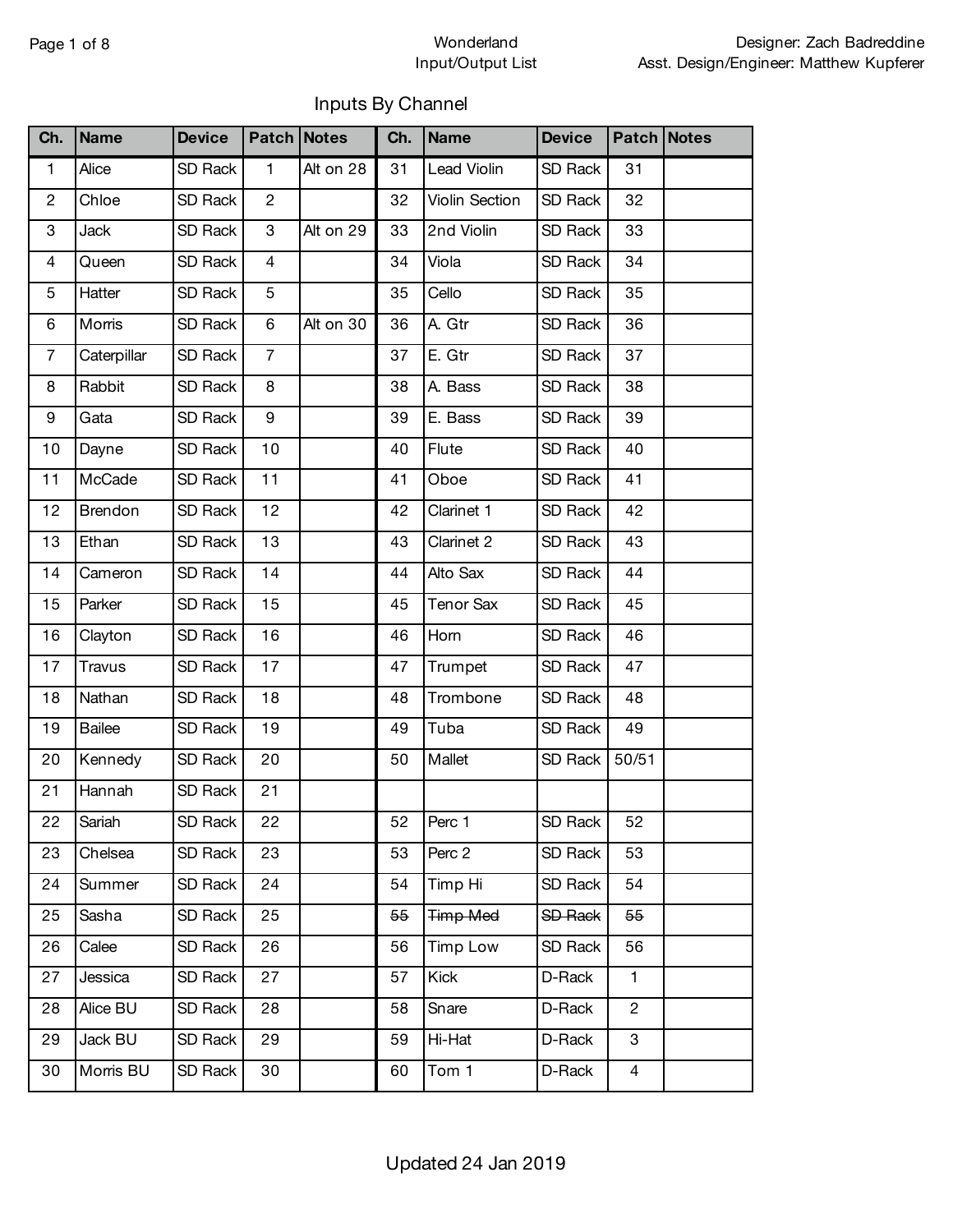#### Page 2 of 8 Wonderland Input/Output List

| Ch. | <b>Name</b>       | <b>Device</b> |                | Patch Notes       | Ch. | <b>Name</b> | <b>Device</b> |                | Patch Notes |
|-----|-------------------|---------------|----------------|-------------------|-----|-------------|---------------|----------------|-------------|
| 61  | Tom <sub>2</sub>  | D-Rack        | 5              |                   | 90  | Vox Clean   | Waves         | 1              |             |
| 62  | Tom 3             | D-Rack        | 6              |                   | 91s | Vox Verb    | Waves         | $\mathbf{2}$   |             |
| 63  | <b>OHL</b>        | D-Rack        | $\overline{7}$ |                   | 92s | Vox Delay   | Waves         | 3              |             |
| 64  | OH <sub>R</sub>   | D-Rack        | 8              |                   | 93  | Knights     | Waves         | $\overline{4}$ |             |
| 65  | Keys 1            | D-Rack        | 9/10           |                   | 94  | Autotune    | Waves         | 5              |             |
| 66  | Keys 2            | D-Rack        | 11/12          |                   | 95  | Pitch       | Waves         | 6              |             |
| 67  | Spare 1           | D-Rack        | 13             |                   | 96  | Army        | Waves         | $\overline{7}$ |             |
| 68  | Spare 2           | D-Rack        | 14             |                   | 97  | Spare       | Waves         | 8              |             |
| 69  | Spare 3           | D-Rack        | 15             |                   | 98s | Orchestra   | Waves         | 9              |             |
| 70  | Spare 4           | D-Rack        | 16             |                   | 99s | Orch Verb   | Waves         | 10             |             |
| 71  | Prayer            | Dante         | $\mathbf{1}$   | ULXD <sub>1</sub> |     |             |               |                |             |
| 72  | Chris             | Dante         | $\overline{c}$ | ULXD <sub>2</sub> |     |             |               |                |             |
| 73  | ULXD <sub>3</sub> | Dante         | $\mathbf 3$    | ULXD <sub>3</sub> |     |             |               |                |             |
| 74  | ULXD 4            | Dante         | 4              | ULXD 4            |     |             |               |                |             |
| 75  | QLab L            | Dante         | 5              | <b>DVS</b>        |     |             |               |                |             |
| 76  | QLab R            | Dante         | 6              | <b>DVS</b>        |     |             |               |                |             |
| 77  | QLab C            | Dante         | $\overline{7}$ | <b>DVS</b>        |     |             |               |                |             |
| 78  | QLab LFE          | Dante         | 8              | <b>DVS</b>        |     |             |               |                |             |
| 79  | QLab LS           | Dante         | 9              | <b>DVS</b>        |     |             |               |                |             |
| 80  | QLab RS           | Dante         | 10             | <b>DVS</b>        |     |             |               |                |             |
| 81  | DVS Spare 1       | Dante         | 11             | <b>DVS</b>        |     |             |               |                |             |
| 82  | DVS Spare 2 Dante |               | 12             | <b>DVS</b>        |     |             |               |                |             |
| 83  | DVS Spare 3       | Dante         | 13             | <b>DVS</b>        |     |             |               |                |             |
| 84  | DVS Spare 4       | Dante         | 14             | <b>DVS</b>        |     |             |               |                |             |
| 85  | iPod              | Local         | 7/8            |                   |     |             |               |                |             |
| 86  | <b>Talkback</b>   | Local         | $\mathbf{1}$   |                   |     |             |               |                |             |
| 87  |                   |               |                |                   |     |             |               |                |             |
| 88  |                   |               |                |                   |     |             |               |                |             |
| 89  |                   |               |                |                   |     |             |               |                |             |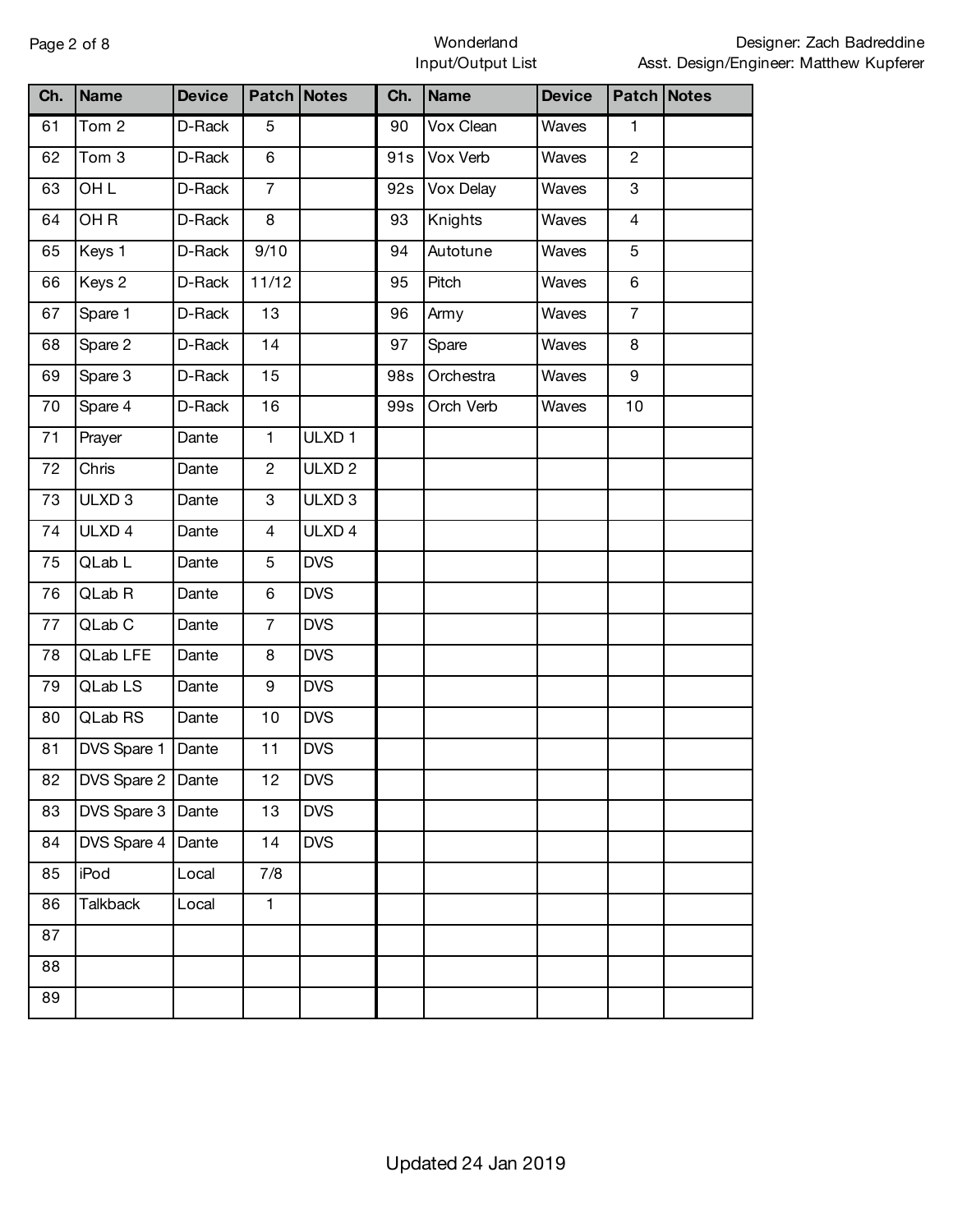# Page 3 of 8 **Wonderland** Input/Output List

## Inputs By Device - SD Rack

| #  | <b>Name</b>       | <b>Character</b>    | <b>Actor</b>           | <b>Mic</b>  | <b>Notes</b>  | Path      |
|----|-------------------|---------------------|------------------------|-------------|---------------|-----------|
|    | Wireless          | Alice               | Krista Hemsley         | DPA d:fine  |               | Snake 1   |
| 2  | <b>Wireless</b>   | Chloe               | Ally Choe              | DPA d:fine  |               | Snake 2   |
|    | 3 Wireless        | Jack/White Knight   | Loren Cottam           | DPA d:fine  |               | Snake 3   |
| 4  | Wireless          | Queen of Hearts     | Nikole York            | DPA d:fine  |               | Snake 4   |
|    | <b>Wireless</b>   | Hatter              | Kenzie Belnap          | DPA d:fine  |               | Snake 5   |
|    | 6 Wireless        | Morris              | <b>Taft Robinson</b>   | DPA d:fine  |               | Snake 6   |
|    | Wireless          | Caterpillar         | Nick Summers           | DPA d:fine  |               | Snake 7   |
| 8  | <b>Wireless</b>   | <b>White Rabbit</b> | Daniel Wallentine      | DPA d:fine  |               | Snake 8   |
| 9  | Wireless          | El Gato             | Beatriz Melo           | DPA d:fine  |               | Snake 9   |
|    | 10 Wireless       | Lewis Carroll       | Dayne Joyner           | DPA d:fine  |               | Snake 10  |
| 11 | <b>Wireless</b>   | M. Ensemble/Knight  | McCade Matheson        | DPA 4061    |               | Snake 11  |
|    | 12 Wireless       | M. Ensemble/Knight  | <b>Brendon French</b>  | DPA 4061    |               | Snake 12  |
|    | 13 Wireless       | M. Ensemble/Knight  | Ethan Clayton          | DPA 4061    |               | Snake 13  |
| 14 | <b>Wireless</b>   | M. Ensemble/Knight  | <b>Cameron Robbins</b> | DPA 4061    |               | Snake 14  |
|    | 15 Wireless       | M. Ensemble         | Parker Waters          | DPA 4061    |               | Snake 15  |
|    | 16 Wireless       | M. Ensemble         | Clayton Christensen    | DPA 4061    |               | Snake 16  |
| 17 | <b>Wireless</b>   | M. Ensemble         | Travus Lemon           | DPA 4061    |               | Snake 17  |
|    | 18 Wireless       | M. Ensemble         | Nathan Hill            | DPA 4061    |               | Snake 18  |
|    | 19 Wireless       | F. Ensemble         | Bailee Johnson         | DPA 4061    |               | Snake 19  |
| 20 | <b>Wireless</b>   | F. Ensemble         | Kennedy Johnson        | DPA 4061    |               | Snake 20  |
| 21 | Wireless          | F. Ensemble         | Hannah Hagues          | DPA 4061    |               | Snake 21  |
|    | 22 Wireless       | F. Ensemble         | Sariah Lyles           | DPA 4061    |               | Snake 22  |
|    | 23 Wireless       | F. Ensemble         | Chelsea Rostedt        | DPA 4061    |               | Snake 23  |
|    | 24 Wireless       | F. Ensemble         | Summer Farnsworth      | DPA 4061    |               | Snake 24  |
|    | 25 Wireless       | F. Ensemble         | Sasha Fazulyanov       | DPA 4061    | Gender bender | Snake A   |
|    | 26 Wireless       | F. Ensemble         | Calee Gardner          | DPA 4061    | Gender bender | Snake B   |
| 27 | Wireless          | F. Ensemble         | Jessica Sundwall       | DPA 4061    | Gender bender | Snake C   |
|    | 28 Wireless       | Alice - double      |                        | DPA 4061    | Gender bender | Snake D   |
| 29 | Wireless          | Jack - double       |                        | DPA 4061    |               | Line 37   |
|    | 30 Wireless       | Morris - double     | —                      | DPA 4061    |               | Line 38   |
|    | 31 Lead Violin    |                     |                        | DPA 4099    | Violin mount  | Snake 1-1 |
|    | 32 Violin Section | —                   | —                      | Audix SCX25 | Stand         | Snake 1-2 |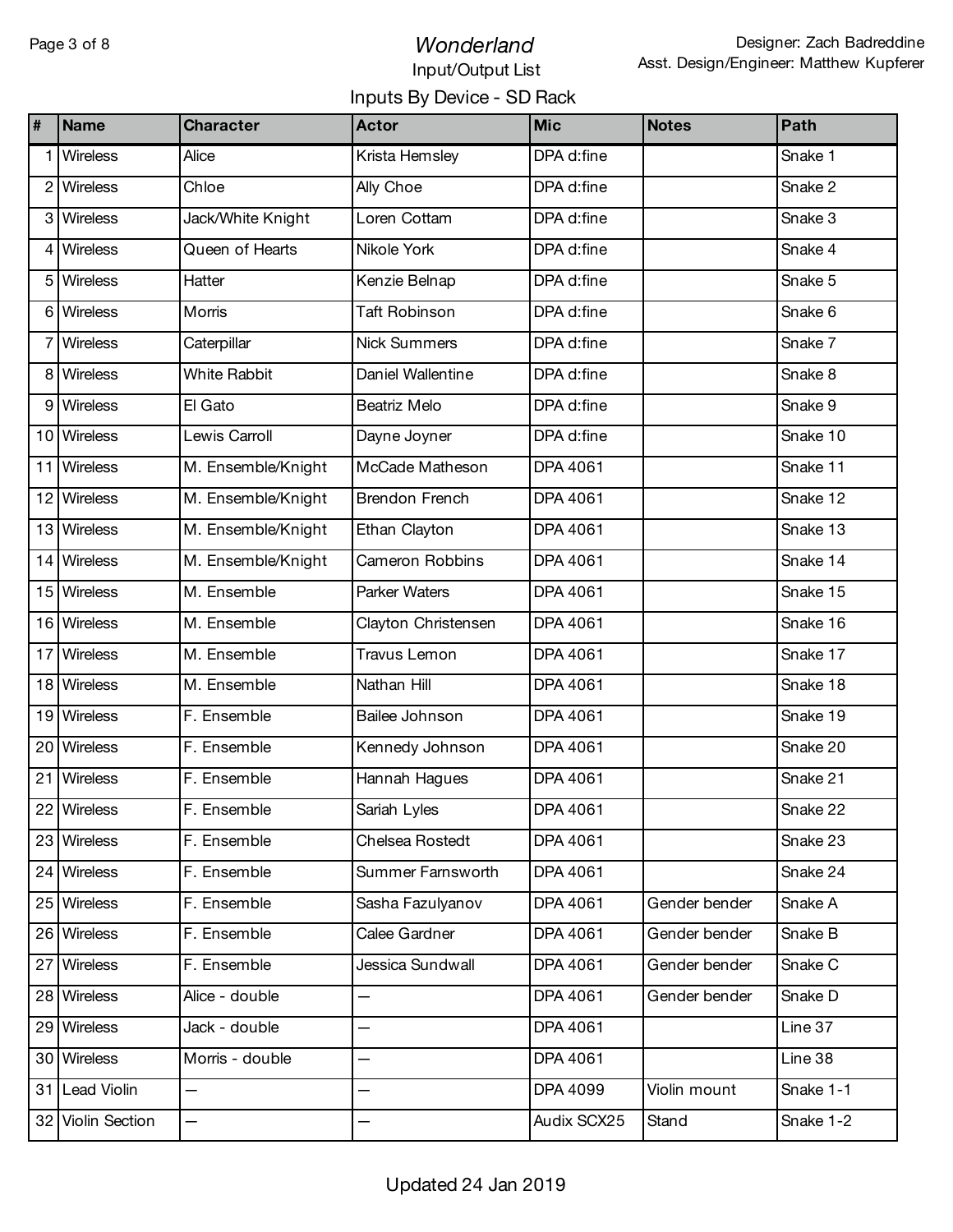# Page 4 of 8 **Wonderland**

# Input/Output List Inputs By Device - SD Rack

| $\sharp$ | <b>Name</b>           | <b>Character</b>         | <b>Actor</b>             | <b>Mic</b>                    | <b>Notes</b>      | Path          |
|----------|-----------------------|--------------------------|--------------------------|-------------------------------|-------------------|---------------|
|          | 33 2nd Violin Section |                          |                          | Audix SCX25                   |                   | Snake 1-3     |
| 34       | Viola                 | $\overline{\phantom{0}}$ |                          | Audix SCX25                   |                   | Snake 1-4     |
| 35       | Cello                 |                          |                          | Audix SCX25                   |                   | Snake 1-5     |
|          | 36 A. Gtr             |                          |                          | DPA 4099                      | Guitar mount      | <b>Direct</b> |
| 37       | E. Gtr                |                          |                          | Beyer Dynamic M160            | Mic'ing amp       | <b>Direct</b> |
| 38       | A. Bass               |                          |                          | DPA 4099                      | <b>Bass Mount</b> | Snake 1-6     |
| 39       | E. Bass               | $\overline{\phantom{0}}$ |                          | Beyer Dynamic M88TG           |                   | <b>Direct</b> |
|          | 40 Flute              |                          |                          | DPA 4099                      | Velcro wrap       | Snake 1-7     |
| 41       | Oboe                  | $\overline{\phantom{0}}$ |                          | Neumann KM184                 |                   | Snake 1-8     |
| 42       | Clarinet 1            | $\overline{\phantom{0}}$ |                          | Neumann KM184                 |                   | Snake 1-9     |
| 43       | Clarinet 2            | $\overline{\phantom{0}}$ | $\overline{\phantom{0}}$ | Neumann KM184                 |                   | Snake 1-10    |
|          | 44 Alto sax           |                          |                          | DPA 4099                      | Horn mount        | Snake 1-11    |
| 45       | Tenor sax             | $\overline{\phantom{0}}$ | $\overline{\phantom{0}}$ | DPA 4099                      | Horn mount        | Snake 1-12    |
|          | 46 French Horn        | $\overline{\phantom{0}}$ |                          | AKG C414                      |                   | Snake 2-1     |
| 47       | Trumpet               | $\overline{\phantom{0}}$ |                          | Schoeps                       |                   | Snake 2-2     |
| 48       | Trombone              | $\overline{\phantom{0}}$ |                          | AKG C414                      |                   | Snake 2-3     |
| 49       | Tuba                  |                          |                          | AKG C414                      |                   | Snake 2-4     |
|          | 50 Mallet L           | $\overline{\phantom{0}}$ |                          | Radial JDI Duplex             |                   | Snake 2-5     |
| 51       | Mallet R              | $\overline{\phantom{0}}$ | $\overline{\phantom{0}}$ | Radial JDI Duplex             |                   | Snake 2-6     |
|          | 52 Perc 1             | $\overline{\phantom{0}}$ | $\overline{\phantom{0}}$ | Neumann KM184                 | Pan R             | Snake 2-7     |
|          | 53 Perc 2             | $\overline{\phantom{0}}$ |                          | Neumann KM184                 | Pan L             | Snake 2-8     |
|          | 54 Timpani Hi         | $\overline{\phantom{0}}$ |                          | Audix D <sub>2</sub><br>Pan R |                   | Snake 2-9     |
|          | 55 Timpani Med        | $\overline{\phantom{0}}$ | $\overline{\phantom{0}}$ | Pan C<br>Audix D <sub>2</sub> |                   | Snake 2-10    |
|          | 56 Timpani Low        | $\overline{\phantom{0}}$ |                          | Audix D4                      | Pan L             |               |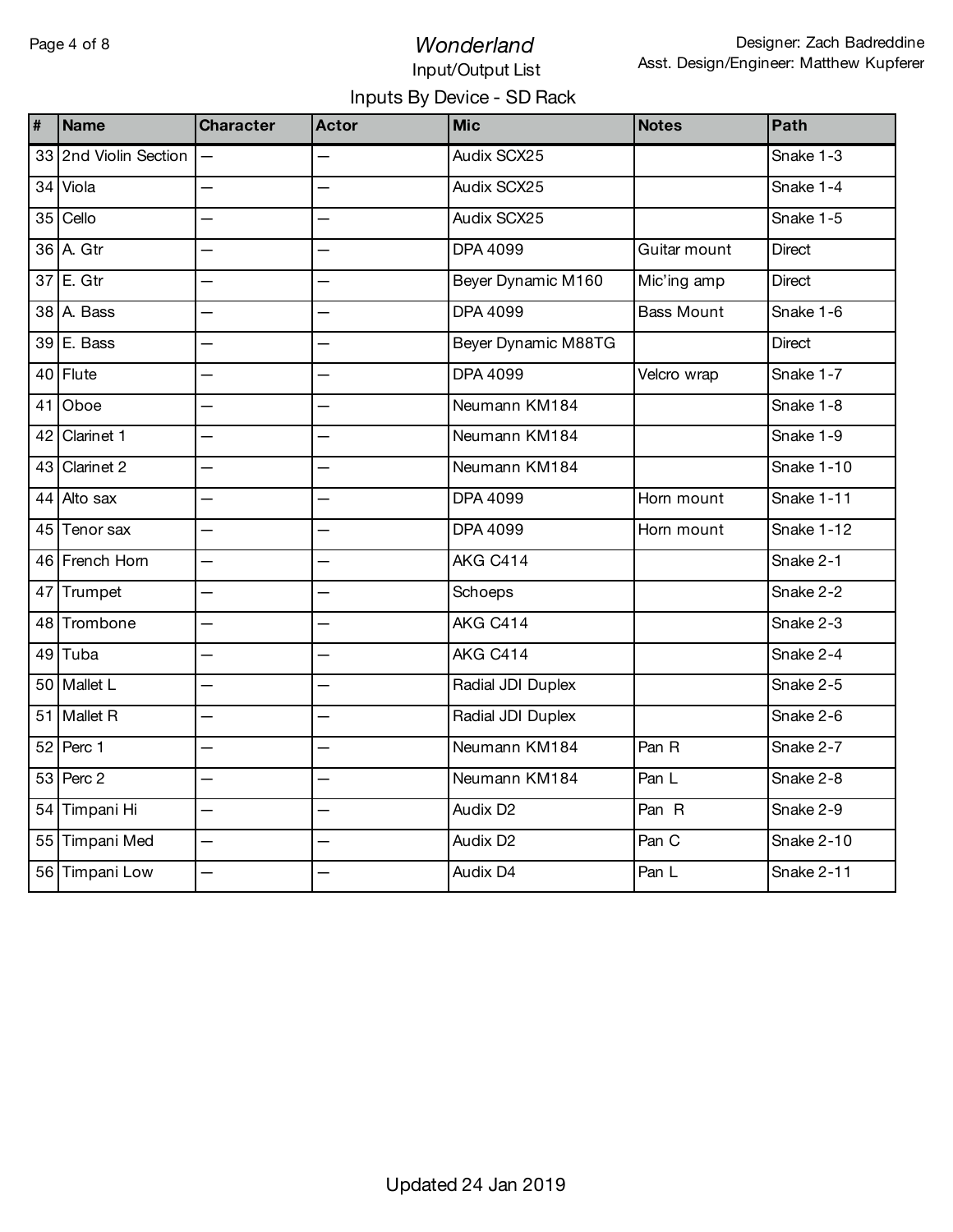# Page 5 of 8 **Wonderland** Input/Output List

| $\overline{\mathbf{H}}$ | <b>Name</b> | <b>Mic</b>                    | <b>Notes</b> | Path      | #              | <b>Name</b> | <b>Mic</b>                             | <b>Notes</b> | Dante          |
|-------------------------|-------------|-------------------------------|--------------|-----------|----------------|-------------|----------------------------------------|--------------|----------------|
|                         | 1 Kick      | Shure Beta52                  |              | Snake 3-1 |                | 1 Prayer    | Shure Beta58                           |              | 1              |
|                         | 2 Snare     | DPA 4099                      | Drum mount   | Snake 3-2 | $\overline{2}$ | Chris       | Shure Beta58                           |              | $\overline{c}$ |
|                         | 3 Hi-Hat    | AKG C451B                     |              | Snake 3-3 |                | 3ULXD 3     | Shure Beta58                           |              | 3              |
|                         | $4$ Tom 1   | DPA 4099                      | Drum mount   | Snake 3-4 |                | $4$ ULXD 4  | Shure Beta58                           |              | 4              |
|                         | $5$ Tom 2   | DPA 4099                      | Drum mount   | Snake 3-5 |                |             |                                        |              |                |
|                         | $6$ Tom 3   | DPA 4099                      | Drum mount   | Snake 3-6 |                |             | <b>Inputs By Device - Waves Server</b> |              |                |
|                         | $7$ OH L    | Audix SCX1                    |              | Snake 3-7 | #              | <b>Name</b> | <b>Mic</b>                             | <b>Notes</b> |                |
|                         | $8$ OHR     | Audix SCX1                    |              | Snake 3-8 |                | Vox Clean   | Waves Rack 1                           |              |                |
|                         | 9 Keys 1 L  | Radial JDI Duplex             |              | Direct    |                | 2 Vox Verb  | Waves Rack 2                           |              |                |
|                         | 10 Keys 1 R | Radial JDI Duplex             |              | Direct    |                | 3 Vox Delay | Waves Rack 3                           |              |                |
|                         | 11 Keys 2 L | Radial JDI Duplex             |              | Direct    |                | 4 Knights   | Waves Rack 4                           |              |                |
|                         |             | 12 Keys 2 R Radial JDI Duplex |              | Direct    |                | 5 Autotune  | Waves Rack 5                           |              |                |
|                         | 13 Spare 1  |                               |              |           |                | 6 Pitch     | Waves Rack 6                           |              |                |
|                         | 14 Spare 2  |                               |              |           |                | 7 Army      | Waves Rack 7                           |              |                |
|                         | 15 Spare 3  |                               |              |           |                | 8 Spare     | Waves Rack 8                           |              |                |
|                         | 16 Spare 4  |                               |              |           | 9              | Orchestra   | Waves Rack 9                           |              |                |

#### Inputs By Device - D-Rack Inputs By Device - ULXD4Q

| # | <b>Name</b>         | <b>Mic</b>   | <b>Notes Dante</b> |   |
|---|---------------------|--------------|--------------------|---|
|   | Prayer              | Shure Beta58 |                    |   |
|   | 2 Chris             | Shure Beta58 |                    | 2 |
|   | 3 ULXD <sub>3</sub> | Shure Beta58 |                    | 3 |
|   | ULXD <sub>4</sub>   | Shure Beta58 |                    |   |

### Inputs By Device - Waves Server

| # | <b>Name</b>    | <b>Mic</b>           | <b>Notes</b> |
|---|----------------|----------------------|--------------|
|   | 1 Vox Clean    | Waves Rack 1         |              |
|   | 2 I Vox Verb   | Waves Rack 2         |              |
|   | 3 Vox Delay    | Waves Rack 3         |              |
|   | 4 Knights      | Waves Rack 4         |              |
|   | 5 Autotune     | Waves Rack 5         |              |
|   | 6 Pitch        | Waves Rack 6         |              |
|   | 7 Army         | Waves Rack 7         |              |
| 8 | Spare          | Waves Rack 8         |              |
| 9 | Orchestra      | Waves Rack 9         |              |
|   | 10 I Orch Verb | <b>Waves Rack 10</b> |              |

# Inputs By Device - SD10 Local

| # | <b>Name</b>     | <b>Notes</b>      |  |  |  |  |  |
|---|-----------------|-------------------|--|--|--|--|--|
| 1 | <b>Talkback</b> | Shure SM58 Switch |  |  |  |  |  |
| 2 |                 |                   |  |  |  |  |  |
| 3 |                 |                   |  |  |  |  |  |
| 4 |                 |                   |  |  |  |  |  |
| 5 |                 |                   |  |  |  |  |  |
| 6 |                 |                   |  |  |  |  |  |
| 7 | iPod L          | Radial BT-PRO     |  |  |  |  |  |
| 8 | iPod R          | Radial BT-PRO     |  |  |  |  |  |

#### Inputs By Device - QLab

| # | <b>Name</b>              | <b>Mic</b> | <b>Notes</b>          | <b>Dante</b> |                |                 |                              |              |
|---|--------------------------|------------|-----------------------|--------------|----------------|-----------------|------------------------------|--------------|
|   | $L$ eft                  | <b>DVS</b> |                       | 5            |                |                 | Inputs By Device - SD10 Loca |              |
|   | 2 Center                 | <b>DVS</b> |                       | 6            | #              | Name            | <b>Mic</b>                   | <b>Notes</b> |
|   | 3 Right                  | <b>DVS</b> |                       |              | 1 I            | <b>Talkback</b> | Shure SM58 Switch            |              |
|   | 4 LS                     | <b>DVS</b> | Will feed both levels | 8            | 2              |                 |                              |              |
|   | $5$ RS                   | <b>DVS</b> | Will feed both levels | 9            | 3              |                 |                              |              |
|   | 6 Sub                    | <b>DVS</b> |                       | 10           | $\overline{4}$ |                 |                              |              |
|   | 7 DVS                    | <b>DVS</b> |                       | 11           | 5              |                 |                              |              |
|   | 8 DVS<br>$C_{n \cdot n}$ | <b>DVS</b> |                       | 12           | 6              |                 |                              |              |
|   | 9 DVS<br>$C_{n \cdot n}$ | <b>DVS</b> |                       | 13           |                | 7 iPod L        | Radial BT-PRO                |              |
|   | $10$ DVS<br>مسمحه        | <b>DVS</b> |                       | 14           |                | 8 iPod R        | Radial BT-PRO                |              |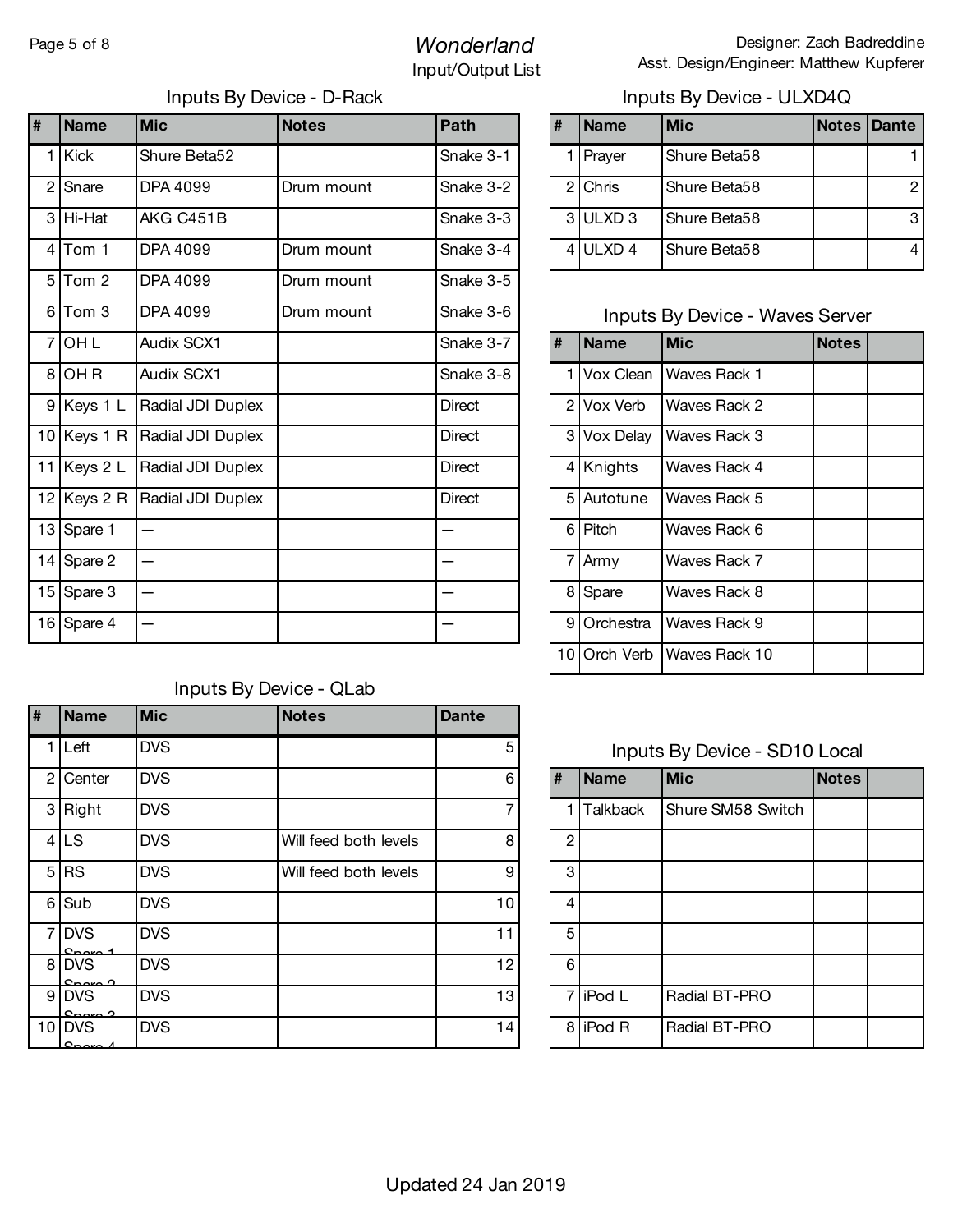# Page 6 of 8 **Wonderland** Input/Output List

#### Outputs By Type - Aux

| <b>Name</b>    | <b>Device</b> | Patch          | <b>Notes</b>                  |
|----------------|---------------|----------------|-------------------------------|
| Vox Clean Send | Waves         | 1              | Rack 1                        |
| Vox Verb Send  | Waves         | $\mathcal{P}$  | Rack 2                        |
| Vox Delay Send | Waves         | 3              | Rack 3                        |
| Knights Send   | Waves         |                | 4 Rack 4; Set up pan tracking |
| Autotune Send  | Waves         | 5.             | Rack 5                        |
| Pitch Send     | Waves         |                | 6 Rack 6; Set up pan tracking |
| Army Send      | Waves         | 7              | Rack 7                        |
| Spare          | Waves         | 8              | Rack 8                        |
| Orchestra Send | Waves         | 9              | Rack 9                        |
| Orch Verb Send | Waves         | 20             | Rack 10                       |
| Down Mon       | SD-Rack       | 6              |                               |
| Mid Mon SL     | SD-Rack       | $\overline{7}$ | 18                            |
| Mid Mon SR     | SD-Rack       | 3              | 15                            |
| Up Mon         | SD-Rack       | 9/10           | 16/17                         |
| Mark Mon       | SD-Rack       | 8              |                               |
| Chris Mon      | SD-Rack       | 4              |                               |
|                |               |                |                               |

#### Outputs By Type - Group

|                | <b>Name</b>     | <b>Device</b> | <b>Patch Notes</b> |                                  |
|----------------|-----------------|---------------|--------------------|----------------------------------|
| <b>Group 1</b> | <b>I</b> Master | Various       |                    | $5.1$ 5.1 (L, R, C, LFE, Ls, Rs) |

#### Outputs By Type - Matrix

| <b>Name</b>      | <b>Device</b>     | <b>Patch</b> | <b>Notes</b>   |
|------------------|-------------------|--------------|----------------|
| <b>Matrix 1</b>  | Left              | Dante        | 1              |
| <b>Matrix 2</b>  | Right             | Dante        | $\overline{c}$ |
| <b>Matrix 3</b>  | Center            | Dante        | 3              |
| <b>Matrix 4</b>  | LFE               | Dante        | 4              |
| <b>Matrix 5</b>  | <b>LFE Ground</b> | SD-Rack      | 1/5            |
| <b>Matrix 6</b>  | LS Bot            | Local        | 1              |
| <b>Matrix 7</b>  | <b>RS</b> Bot     | Local        | $\overline{c}$ |
| <b>Matrix 8</b>  | LS Top            | SD-Rack      | 11             |
| <b>Matrix 9</b>  | <b>RS Top</b>     | SD-Rack      | 12             |
| <b>Matrix 10</b> | Fill              | SD-Rack      | $\overline{c}$ |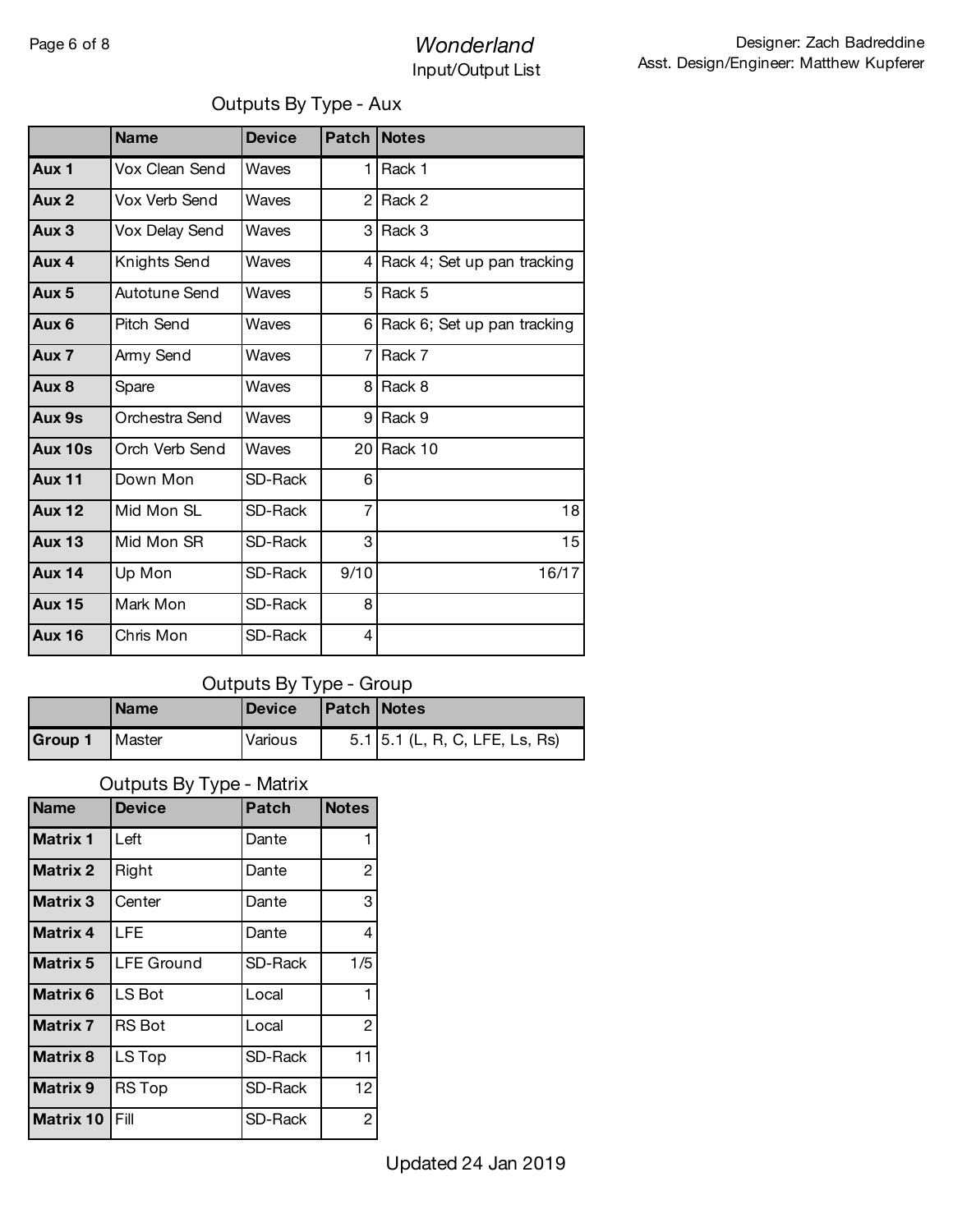# Output By Device - Dante

| <b>Patch</b> | <b>Source</b> | <b>Name</b> | <b>Notes</b> |
|--------------|---------------|-------------|--------------|
| $1$ Ani8-1   | Matrix 1      | Left        |              |
| $2$ Ani8-2   | Matrix 2      | Right       |              |
| $3$ Ani8-3   | Matrix 3      | Center      |              |
| $4$ Ani8-4   | Matrix 4      | LFE.        |              |

#### Output By Device - Local

|                          | l Patch | <b>Source</b> | <b>IName</b>  | <b>Notes</b> |
|--------------------------|---------|---------------|---------------|--------------|
| <b>Analog 1 Straight</b> |         | Matrix 6      | <b>LS Bot</b> |              |
| Analog 2 Straight        |         | Matrix 7      | <b>RS</b> Bot |              |

#### Output By Device - SD-Rack

|                | <b>Patch</b>       | <b>Source</b> | <b>Name</b>       | <b>Notes</b> |
|----------------|--------------------|---------------|-------------------|--------------|
| 11             | LA4X SR A          | Matrix 5      | <b>LFE Ground</b> |              |
| $\mathbf{2}$   | LA4X SR B          | Matrix 10     | <b>Front Fill</b> |              |
| 3 <sub>l</sub> | LA4X SR C          | <b>Aux 13</b> | Mid Mon SR        |              |
| $\overline{4}$ | LA4X SR D          | <b>Aux 16</b> | Mark Mon          |              |
|                | 5 LA4X SL A        | Matrix 5      | <b>LFE</b> Ground |              |
| 6              | LA4X SL B          | <b>Aux 11</b> | Down Mon          |              |
|                | <b>7 LA4X SL C</b> | <b>Aux 12</b> | Mid Mon SL        |              |
| 8              | LA4X SLD           | Aux 15        | Chris Mon         |              |
| 9              | Return 19          | <b>Aux 14</b> | Up Mon            |              |
| 10             | Return 20          | Aux 14        | Up Mon            |              |
| 11             | Return 39          | Matrix 8      | LS Top            |              |
| 12             | Return 40          | Matrix 9      | <b>RS Top</b>     |              |